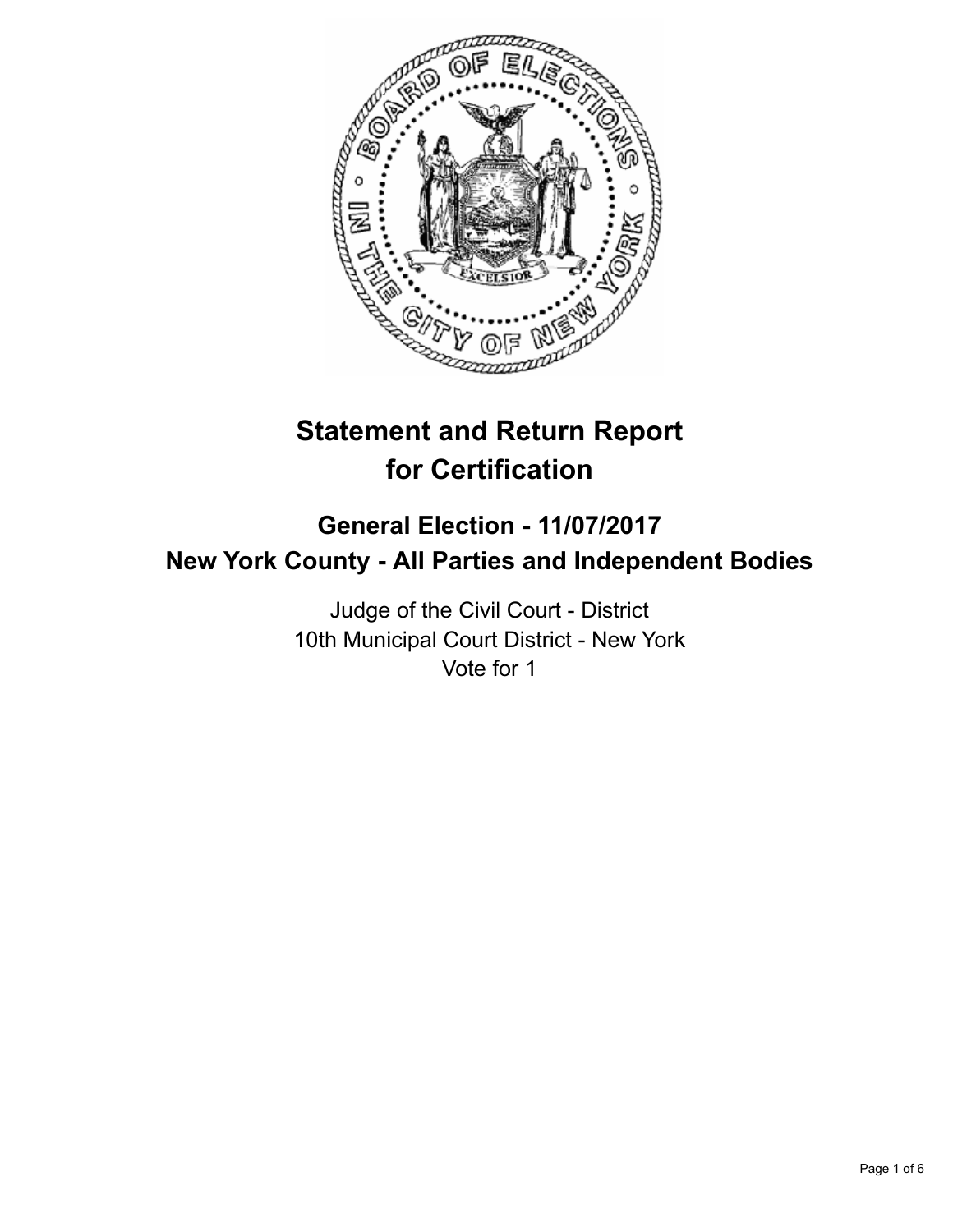

#### **Assembly District 68**

| 852 |
|-----|
| 0   |
| 26  |
| 7   |
| 885 |
| 0   |
| 885 |
| 634 |
|     |
| 2   |
| 637 |
| 248 |
|     |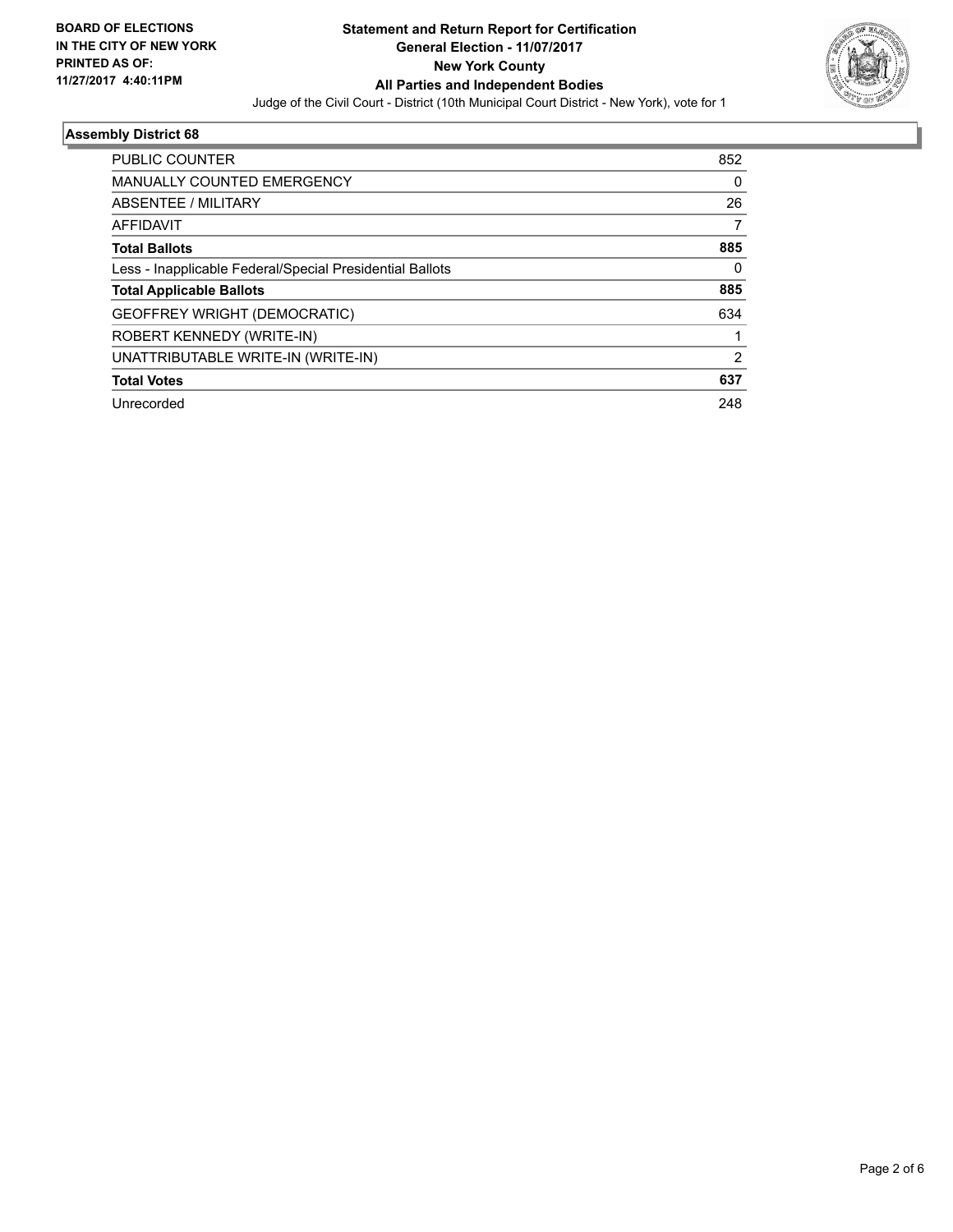

#### **Assembly District 70**

| PUBLIC COUNTER                                           | 12,684 |
|----------------------------------------------------------|--------|
| <b>MANUALLY COUNTED EMERGENCY</b>                        | 0      |
| <b>ABSENTEE / MILITARY</b>                               | 469    |
| AFFIDAVIT                                                | 233    |
| <b>Total Ballots</b>                                     | 13,386 |
| Less - Inapplicable Federal/Special Presidential Ballots | 0      |
| <b>Total Applicable Ballots</b>                          | 13,386 |
| <b>GEOFFREY WRIGHT (DEMOCRATIC)</b>                      | 10,343 |
| ADENA ABRAMSON (WRITE-IN)                                | 1      |
| AKEEM BROWDER (WRITE-IN)                                 | 1      |
| ANDREA PSORAS (WRITE-IN)                                 | 1      |
| BILL PERKINS (WRITE-IN)                                  | 1      |
| CALVIN BECKETT (WRITE-IN)                                | 1      |
| DARREN BARTLETTE (WRITE-IN)                              | 1      |
| DEVIN BALKIN (WRITE-IN)                                  | 1      |
| EDWIN OCASIO (WRITE-IN)                                  | 1      |
| GRAHAM DUFF (WRITE-IN)                                   | 1      |
| HAKEEM BROWDER (WRITE-IN)                                | 1      |
| JABARI BRISBORT (WRITE-IN)                               | 1      |
| JALEESA MYERS (WRITE-IN)                                 | 1      |
| JOSH ZIMMERMAN (WRITE-IN)                                | 1      |
| KEITH WRIGHT (WRITE-IN)                                  | 1      |
| KIM SMITH (WRITE-IN)                                     | 1      |
| LYN ROBINSON (WRITE-IN)                                  | 1      |
| MAURICE BROWN (WRITE-IN)                                 | 1      |
| NATHANIEL MURRAY (WRITE-IN)                              | 1      |
| NONA VESTAL (WRITE-IN)                                   | 1      |
| RACHEL TARETSKY (WRITE-IN)                               | 1      |
| SAMUEL HODGE (WRITE-IN)                                  | 1      |
| SARAH MILLS (WRITE-IN)                                   | 1      |
| SUNDHE MOSES (WRITE-IN)                                  | 1      |
| UNATTRIBUTABLE WRITE-IN (WRITE-IN)                       | 10     |
| VUMA SHONGNE (WRITE-IN)                                  | 1      |
| WEANOM VOX BRAUN (WRITE-IN)                              | 1      |
| ZANURRAD BARRON (WRITE-IN)                               | 1      |
| <b>Total Votes</b>                                       | 10,379 |
| Unrecorded                                               | 3,007  |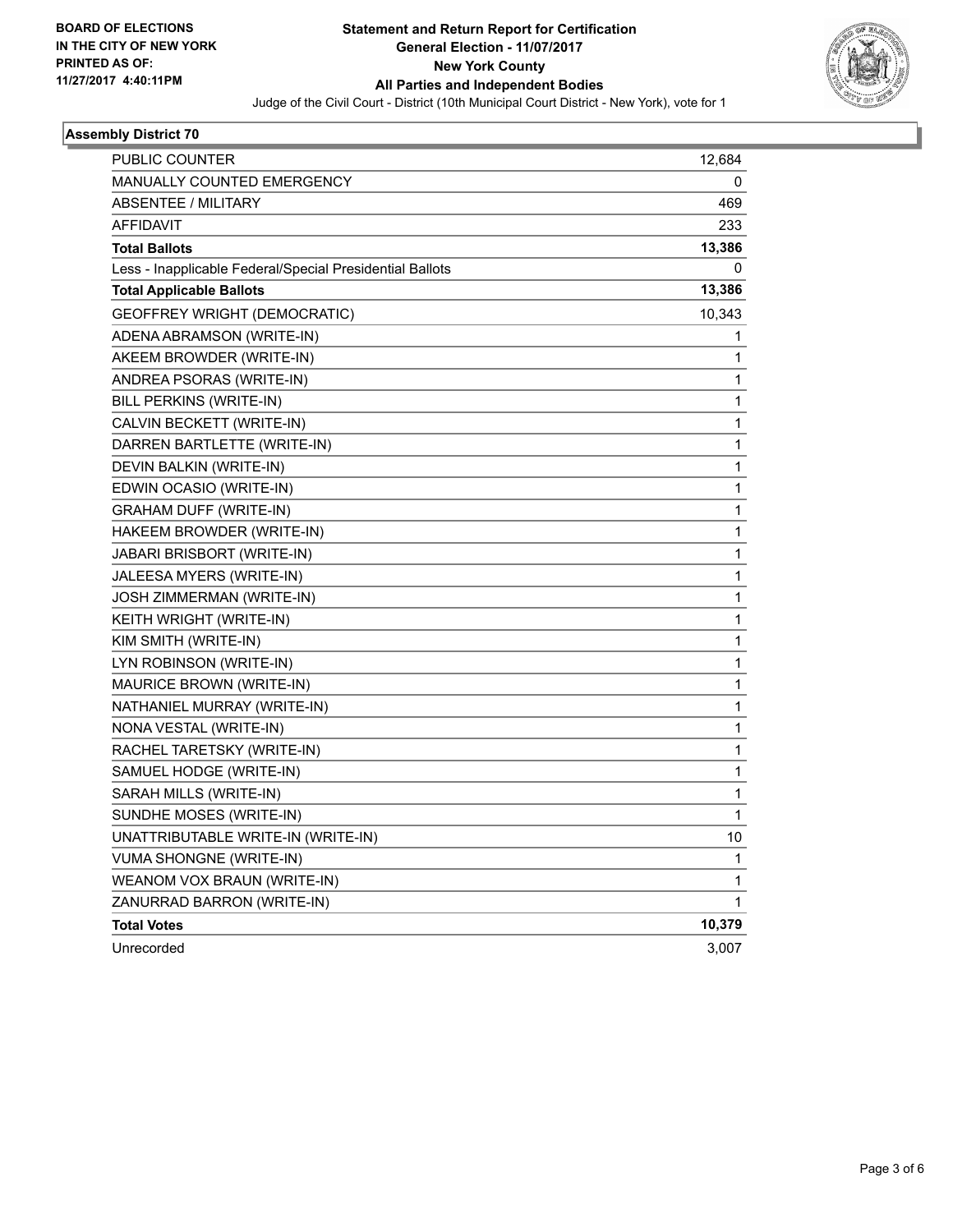

#### **Assembly District 71**

| <b>PUBLIC COUNTER</b>                                    | 4,854 |
|----------------------------------------------------------|-------|
| MANUALLY COUNTED EMERGENCY                               | 0     |
| ABSENTEE / MILITARY                                      | 154   |
| AFFIDAVIT                                                | 86    |
| <b>Total Ballots</b>                                     | 5,094 |
| Less - Inapplicable Federal/Special Presidential Ballots | 0     |
| <b>Total Applicable Ballots</b>                          | 5,094 |
| <b>GEOFFREY WRIGHT (DEMOCRATIC)</b>                      | 3,899 |
| HUBERT COLLINS (WRITE-IN)                                |       |
| LESLIE STROTH (WRITE-IN)                                 |       |
| NICHOLAS CAGE (WRITE-IN)                                 | 1     |
| PREET BHARARA (WRITE-IN)                                 | 1     |
| RISA GERSON (WRITE-IN)                                   |       |
| UNATTRIBUTABLE WRITE-IN (WRITE-IN)                       | 1     |
| <b>Total Votes</b>                                       | 3,905 |
| Unrecorded                                               | 1,189 |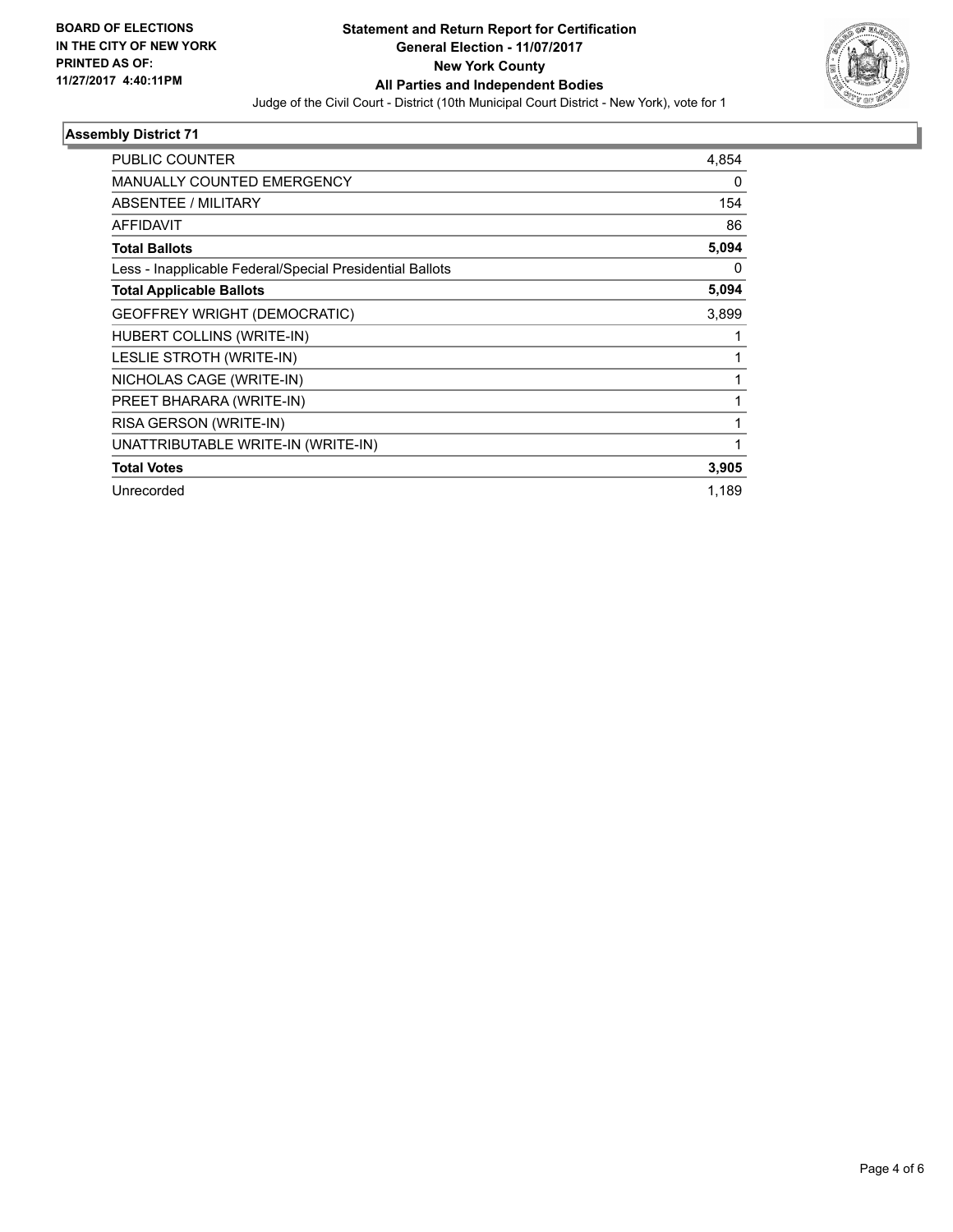

#### **Total for Judge of the Civil Court - District (10th Municipal Court District - New York) - New York County**

| 0<br><b>ABSENTEE / MILITARY</b><br>649<br><b>AFFIDAVIT</b><br>326<br>19,365<br><b>Total Ballots</b><br>Less - Inapplicable Federal/Special Presidential Ballots<br>0<br>19,365<br><b>Total Applicable Ballots</b><br>14,876<br>GEOFFREY WRIGHT (DEMOCRATIC)<br>ADENA ABRAMSON (WRITE-IN)<br>1<br>AKEEM BROWDER (WRITE-IN)<br>1<br>1<br>ANDREA PSORAS (WRITE-IN)<br>BILL PERKINS (WRITE-IN)<br>1<br>CALVIN BECKETT (WRITE-IN)<br>1<br>1<br>DARREN BARTLETTE (WRITE-IN)<br>DEVIN BALKIN (WRITE-IN)<br>1<br>EDWIN OCASIO (WRITE-IN)<br>1<br>1<br><b>GRAHAM DUFF (WRITE-IN)</b><br>HAKEEM BROWDER (WRITE-IN)<br>1<br>HUBERT COLLINS (WRITE-IN)<br>1<br>1<br>JABARI BRISBORT (WRITE-IN)<br>JALEESA MYERS (WRITE-IN)<br>1<br>JOSH ZIMMERMAN (WRITE-IN)<br>1<br>1<br>KEITH WRIGHT (WRITE-IN)<br>KIM SMITH (WRITE-IN)<br>1<br>LESLIE STROTH (WRITE-IN)<br>1<br>1<br>LYN ROBINSON (WRITE-IN)<br>MAURICE BROWN (WRITE-IN)<br>1<br>NATHANIEL MURRAY (WRITE-IN)<br>1<br>1<br>NICHOLAS CAGE (WRITE-IN)<br>NONA VESTAL (WRITE-IN)<br>1<br>1<br>PREET BHARARA (WRITE-IN)<br>$\mathbf{1}$<br>RACHEL TARETSKY (WRITE-IN)<br>RISA GERSON (WRITE-IN)<br>1<br>ROBERT KENNEDY (WRITE-IN)<br>1<br>1<br>SAMUEL HODGE (WRITE-IN)<br>SARAH MILLS (WRITE-IN)<br>1<br>SUNDHE MOSES (WRITE-IN)<br>1<br>UNATTRIBUTABLE WRITE-IN (WRITE-IN)<br>13<br><b>VUMA SHONGNE (WRITE-IN)</b><br>1<br>WEANOM VOX BRAUN (WRITE-IN)<br>1<br>ZANURRAD BARRON (WRITE-IN)<br>1<br>14,921<br><b>Total Votes</b><br>Unrecorded | <b>PUBLIC COUNTER</b><br><b>MANUALLY COUNTED EMERGENCY</b> | 18,390 |
|---------------------------------------------------------------------------------------------------------------------------------------------------------------------------------------------------------------------------------------------------------------------------------------------------------------------------------------------------------------------------------------------------------------------------------------------------------------------------------------------------------------------------------------------------------------------------------------------------------------------------------------------------------------------------------------------------------------------------------------------------------------------------------------------------------------------------------------------------------------------------------------------------------------------------------------------------------------------------------------------------------------------------------------------------------------------------------------------------------------------------------------------------------------------------------------------------------------------------------------------------------------------------------------------------------------------------------------------------------------------------------------------------------------------------------------------------------------------------------|------------------------------------------------------------|--------|
|                                                                                                                                                                                                                                                                                                                                                                                                                                                                                                                                                                                                                                                                                                                                                                                                                                                                                                                                                                                                                                                                                                                                                                                                                                                                                                                                                                                                                                                                                 |                                                            |        |
|                                                                                                                                                                                                                                                                                                                                                                                                                                                                                                                                                                                                                                                                                                                                                                                                                                                                                                                                                                                                                                                                                                                                                                                                                                                                                                                                                                                                                                                                                 |                                                            |        |
|                                                                                                                                                                                                                                                                                                                                                                                                                                                                                                                                                                                                                                                                                                                                                                                                                                                                                                                                                                                                                                                                                                                                                                                                                                                                                                                                                                                                                                                                                 |                                                            |        |
|                                                                                                                                                                                                                                                                                                                                                                                                                                                                                                                                                                                                                                                                                                                                                                                                                                                                                                                                                                                                                                                                                                                                                                                                                                                                                                                                                                                                                                                                                 |                                                            |        |
|                                                                                                                                                                                                                                                                                                                                                                                                                                                                                                                                                                                                                                                                                                                                                                                                                                                                                                                                                                                                                                                                                                                                                                                                                                                                                                                                                                                                                                                                                 |                                                            |        |
|                                                                                                                                                                                                                                                                                                                                                                                                                                                                                                                                                                                                                                                                                                                                                                                                                                                                                                                                                                                                                                                                                                                                                                                                                                                                                                                                                                                                                                                                                 |                                                            |        |
|                                                                                                                                                                                                                                                                                                                                                                                                                                                                                                                                                                                                                                                                                                                                                                                                                                                                                                                                                                                                                                                                                                                                                                                                                                                                                                                                                                                                                                                                                 |                                                            |        |
|                                                                                                                                                                                                                                                                                                                                                                                                                                                                                                                                                                                                                                                                                                                                                                                                                                                                                                                                                                                                                                                                                                                                                                                                                                                                                                                                                                                                                                                                                 |                                                            |        |
|                                                                                                                                                                                                                                                                                                                                                                                                                                                                                                                                                                                                                                                                                                                                                                                                                                                                                                                                                                                                                                                                                                                                                                                                                                                                                                                                                                                                                                                                                 |                                                            |        |
|                                                                                                                                                                                                                                                                                                                                                                                                                                                                                                                                                                                                                                                                                                                                                                                                                                                                                                                                                                                                                                                                                                                                                                                                                                                                                                                                                                                                                                                                                 |                                                            |        |
|                                                                                                                                                                                                                                                                                                                                                                                                                                                                                                                                                                                                                                                                                                                                                                                                                                                                                                                                                                                                                                                                                                                                                                                                                                                                                                                                                                                                                                                                                 |                                                            |        |
|                                                                                                                                                                                                                                                                                                                                                                                                                                                                                                                                                                                                                                                                                                                                                                                                                                                                                                                                                                                                                                                                                                                                                                                                                                                                                                                                                                                                                                                                                 |                                                            |        |
|                                                                                                                                                                                                                                                                                                                                                                                                                                                                                                                                                                                                                                                                                                                                                                                                                                                                                                                                                                                                                                                                                                                                                                                                                                                                                                                                                                                                                                                                                 |                                                            |        |
|                                                                                                                                                                                                                                                                                                                                                                                                                                                                                                                                                                                                                                                                                                                                                                                                                                                                                                                                                                                                                                                                                                                                                                                                                                                                                                                                                                                                                                                                                 |                                                            |        |
|                                                                                                                                                                                                                                                                                                                                                                                                                                                                                                                                                                                                                                                                                                                                                                                                                                                                                                                                                                                                                                                                                                                                                                                                                                                                                                                                                                                                                                                                                 |                                                            |        |
|                                                                                                                                                                                                                                                                                                                                                                                                                                                                                                                                                                                                                                                                                                                                                                                                                                                                                                                                                                                                                                                                                                                                                                                                                                                                                                                                                                                                                                                                                 |                                                            |        |
|                                                                                                                                                                                                                                                                                                                                                                                                                                                                                                                                                                                                                                                                                                                                                                                                                                                                                                                                                                                                                                                                                                                                                                                                                                                                                                                                                                                                                                                                                 |                                                            |        |
|                                                                                                                                                                                                                                                                                                                                                                                                                                                                                                                                                                                                                                                                                                                                                                                                                                                                                                                                                                                                                                                                                                                                                                                                                                                                                                                                                                                                                                                                                 |                                                            |        |
|                                                                                                                                                                                                                                                                                                                                                                                                                                                                                                                                                                                                                                                                                                                                                                                                                                                                                                                                                                                                                                                                                                                                                                                                                                                                                                                                                                                                                                                                                 |                                                            |        |
|                                                                                                                                                                                                                                                                                                                                                                                                                                                                                                                                                                                                                                                                                                                                                                                                                                                                                                                                                                                                                                                                                                                                                                                                                                                                                                                                                                                                                                                                                 |                                                            |        |
|                                                                                                                                                                                                                                                                                                                                                                                                                                                                                                                                                                                                                                                                                                                                                                                                                                                                                                                                                                                                                                                                                                                                                                                                                                                                                                                                                                                                                                                                                 |                                                            |        |
|                                                                                                                                                                                                                                                                                                                                                                                                                                                                                                                                                                                                                                                                                                                                                                                                                                                                                                                                                                                                                                                                                                                                                                                                                                                                                                                                                                                                                                                                                 |                                                            |        |
|                                                                                                                                                                                                                                                                                                                                                                                                                                                                                                                                                                                                                                                                                                                                                                                                                                                                                                                                                                                                                                                                                                                                                                                                                                                                                                                                                                                                                                                                                 |                                                            |        |
|                                                                                                                                                                                                                                                                                                                                                                                                                                                                                                                                                                                                                                                                                                                                                                                                                                                                                                                                                                                                                                                                                                                                                                                                                                                                                                                                                                                                                                                                                 |                                                            |        |
|                                                                                                                                                                                                                                                                                                                                                                                                                                                                                                                                                                                                                                                                                                                                                                                                                                                                                                                                                                                                                                                                                                                                                                                                                                                                                                                                                                                                                                                                                 |                                                            |        |
|                                                                                                                                                                                                                                                                                                                                                                                                                                                                                                                                                                                                                                                                                                                                                                                                                                                                                                                                                                                                                                                                                                                                                                                                                                                                                                                                                                                                                                                                                 |                                                            |        |
|                                                                                                                                                                                                                                                                                                                                                                                                                                                                                                                                                                                                                                                                                                                                                                                                                                                                                                                                                                                                                                                                                                                                                                                                                                                                                                                                                                                                                                                                                 |                                                            |        |
|                                                                                                                                                                                                                                                                                                                                                                                                                                                                                                                                                                                                                                                                                                                                                                                                                                                                                                                                                                                                                                                                                                                                                                                                                                                                                                                                                                                                                                                                                 |                                                            |        |
|                                                                                                                                                                                                                                                                                                                                                                                                                                                                                                                                                                                                                                                                                                                                                                                                                                                                                                                                                                                                                                                                                                                                                                                                                                                                                                                                                                                                                                                                                 |                                                            |        |
|                                                                                                                                                                                                                                                                                                                                                                                                                                                                                                                                                                                                                                                                                                                                                                                                                                                                                                                                                                                                                                                                                                                                                                                                                                                                                                                                                                                                                                                                                 |                                                            |        |
|                                                                                                                                                                                                                                                                                                                                                                                                                                                                                                                                                                                                                                                                                                                                                                                                                                                                                                                                                                                                                                                                                                                                                                                                                                                                                                                                                                                                                                                                                 |                                                            |        |
|                                                                                                                                                                                                                                                                                                                                                                                                                                                                                                                                                                                                                                                                                                                                                                                                                                                                                                                                                                                                                                                                                                                                                                                                                                                                                                                                                                                                                                                                                 |                                                            |        |
|                                                                                                                                                                                                                                                                                                                                                                                                                                                                                                                                                                                                                                                                                                                                                                                                                                                                                                                                                                                                                                                                                                                                                                                                                                                                                                                                                                                                                                                                                 |                                                            |        |
|                                                                                                                                                                                                                                                                                                                                                                                                                                                                                                                                                                                                                                                                                                                                                                                                                                                                                                                                                                                                                                                                                                                                                                                                                                                                                                                                                                                                                                                                                 |                                                            |        |
|                                                                                                                                                                                                                                                                                                                                                                                                                                                                                                                                                                                                                                                                                                                                                                                                                                                                                                                                                                                                                                                                                                                                                                                                                                                                                                                                                                                                                                                                                 |                                                            |        |
|                                                                                                                                                                                                                                                                                                                                                                                                                                                                                                                                                                                                                                                                                                                                                                                                                                                                                                                                                                                                                                                                                                                                                                                                                                                                                                                                                                                                                                                                                 |                                                            |        |
|                                                                                                                                                                                                                                                                                                                                                                                                                                                                                                                                                                                                                                                                                                                                                                                                                                                                                                                                                                                                                                                                                                                                                                                                                                                                                                                                                                                                                                                                                 |                                                            |        |
|                                                                                                                                                                                                                                                                                                                                                                                                                                                                                                                                                                                                                                                                                                                                                                                                                                                                                                                                                                                                                                                                                                                                                                                                                                                                                                                                                                                                                                                                                 |                                                            |        |
|                                                                                                                                                                                                                                                                                                                                                                                                                                                                                                                                                                                                                                                                                                                                                                                                                                                                                                                                                                                                                                                                                                                                                                                                                                                                                                                                                                                                                                                                                 |                                                            |        |
|                                                                                                                                                                                                                                                                                                                                                                                                                                                                                                                                                                                                                                                                                                                                                                                                                                                                                                                                                                                                                                                                                                                                                                                                                                                                                                                                                                                                                                                                                 |                                                            |        |
|                                                                                                                                                                                                                                                                                                                                                                                                                                                                                                                                                                                                                                                                                                                                                                                                                                                                                                                                                                                                                                                                                                                                                                                                                                                                                                                                                                                                                                                                                 |                                                            |        |
|                                                                                                                                                                                                                                                                                                                                                                                                                                                                                                                                                                                                                                                                                                                                                                                                                                                                                                                                                                                                                                                                                                                                                                                                                                                                                                                                                                                                                                                                                 |                                                            | 4,444  |